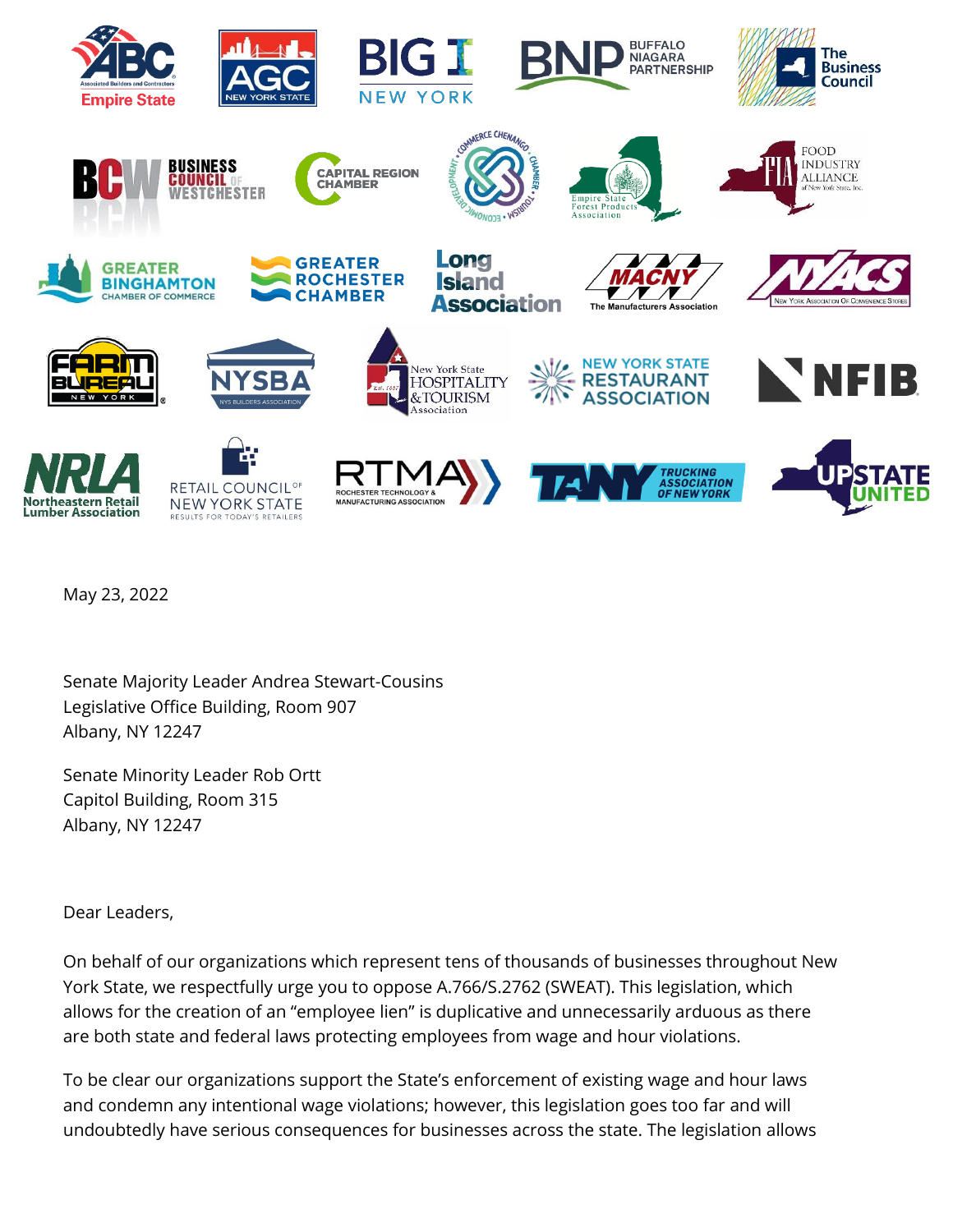an employee to secure a lien on an employer's personal or company property for a mere claim of wage and hour violations. This creates an instant presumption of guilt against the employer and denies businesses their due process. The legislation completely ignores the fact that New York's Wage Theft Prevention Act already provides for civil and criminal penalties against bad-acting employers. Furthermore, SWEAT seeks to expand the definition of employer to include passive owners and managers who have no control over the pay practices of other parties.

Allowing employees to secure liens based on a simple claim of wage and hour violations will threaten the financial viability of businesses, especially small businesses, and their ability to secure, establish, or stabilize creditworthiness. Since the start of the pandemic, businesses have had to secure sizeable loans to stay afloat and finance normal operating expenses as the state economy has not fully recovered and businesses are seeing rising costs due to labor shortages, supply chain disruptions, and inflation. If this law is passed, businesses will not be able to acquire financial loans, which will detract from investment opportunities and limit growth.

Lastly, the true beneficiaries of SWEAT will be legions of unscrupulous – and often out-of-state plaintiffs' attorneys looking to capitalize on poorly crafted policy at the expense of New York's small, independent businesses which are the least financially equipped to defend against frivolous and predatory litigation tactics.

At a time when New York's businesses are finally seeing a glimpse of a path towards recovery, the state should not add to its duplicative and onerous regulatory environment – the result will be devastating to businesses, especially small businesses, that continue to endure turbulent economic challenges.

On behalf of our organizations, businesses, industries, and communities we represent, we urge you to oppose this legislation.

Thank you for your time and consideration.

Sincerely,

Associated Builders and Contractors, Empire State Chapter Associated General Contractors of New York State Big I New York Buffalo Niagara Partnership The Business Council of New York State The Business Council of Westchester Capital Region Chamber Commerce Chenango Empire State Forest Products Association Food Industry Alliance Greater Binghamton Chamber of Commerce Greater Rochester Chamber of Commerce Long Island Association